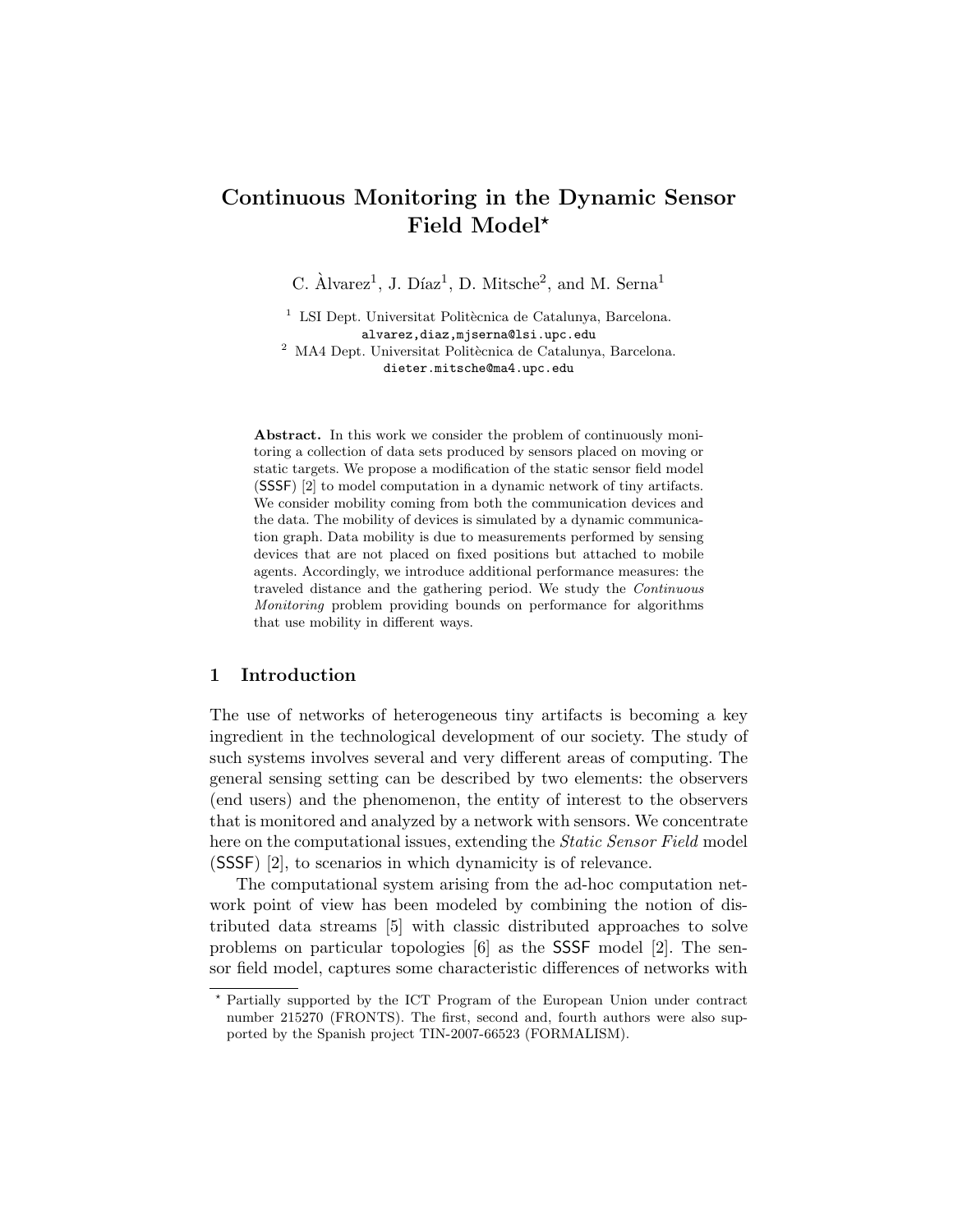sensors, it is composed by actuator devices, which communicate one to the other and also they can measure and signal the environment. The SSSF model assumes that those devices synchronize at barriers marking rounds, in a similar way to the BSP model [7]. During a computation round, a device accesses the received messages and the data provided by the environment, performs some computation, and finally sends messages to its neighbors and to the environment.

In this paper we continue the study of computational issues for networks of tiny artifacts in the presence of mobility. We analyze two potential sources of mobility: The *passive mobility of the targeted data*, where we assume that a set of sensors is attached to mobile agents and that the collection of input data streams is not originated in a fixed location, and the active mobility of the network devices which are able to move in order to obtain readings from far away sensors. This model is different from the asynchronous ad-hoc mobility models surveyed in [3] This model is different The fundamental features of the Dynamic Sensor Field (DSSF) model introduced in this paper are the following: A device is able to receive readings from any sensor in its sensing range, instead of being attached to one sensor. At the same time that the device performs its local computation, it may move. Apart from the worst case performance measures of interest for the SSSFs, as latency, message number, o message length, etc. (see [2]) we consider the traveled distance or the gathering period. We analyze the Continuous Monitoring problem in which at every period we are interested in reporting an aggregate measure obtained from one reading from each sensor continuously. We propose different static and dynamic sensor fields for solving this problem, when the data and the device mobility follow different mobility patterns. Our objective is to understand the trade-offs between complexity measures due to mobility.

As part of the analysis, we provide an upper bound on the number of steps for a walker being detected by a nearest device. The proof uses a nice coupling argument with two random walks on the truncate integer line. Due to lack of space some proofs and algorithms are delayed to the appendix.

## 2 The Dynamic Sensor Field Model

In the following, the notation is taken from [2, 1]. A *data stream w* is a sequence of data items  $w = w^1 w^2 \dots w^i \dots$  possibly infinite. For any  $i \geq 1$ , w[i] denotes the *i*-th element of w. For any  $i, j, 1 \leq i \leq j, w[i, j]$  denotes the subsequence of w composed by all data items between the  $i$ -th and  $j$ -th positions. For any  $n \geq 1$ , an *n*-data stream w is an *n*-tuple of data streams;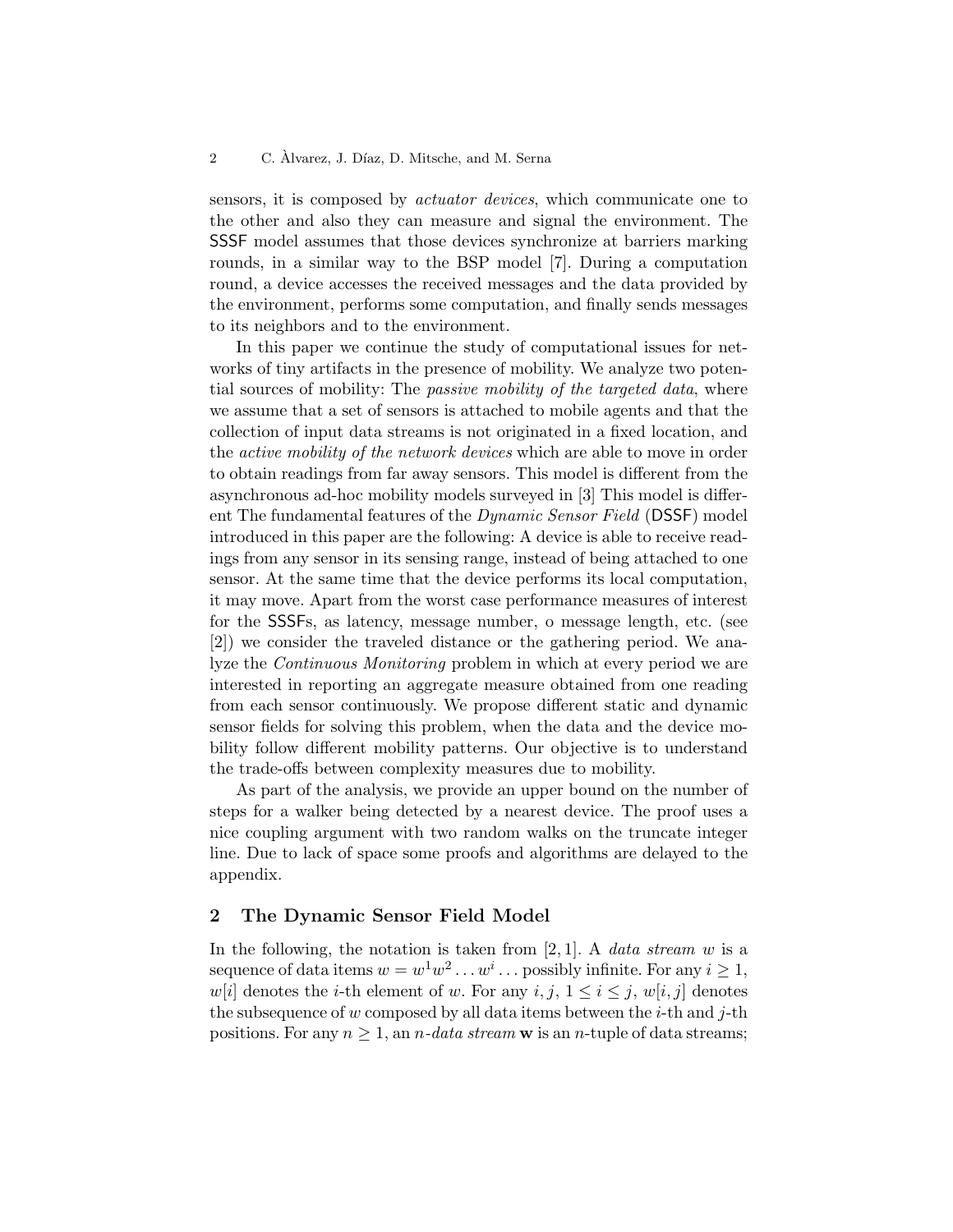$\mathbf{w} = (w_1, \ldots, w_n)$ . For any  $i \geq 1$ ,  $\mathbf{w}[i]$  denotes the *n*-tuple composed by all the *i*-th elements of each data stream,  $\mathbf{w}[i] = (w_1[i], \ldots, w_n[i])$ . For any i, j s.t.  $1 \leq i \leq j$ ,  $\mathbf{w}[i, j] = (w_1[i, j], \dots w_n[i, j])$ .

In a Static Sensor Field the data items in a data stream were assumed to be produced as readings of some sensor placed in a fixed location and attached to a device in the same position. However, the data stream abstraction allows us to consider that any of the data items can be obtained at different locations at different time steps. Observe that, additional information, like location of the target at the moment of the reading, could be attached to the data items. In this paper we consider a set  $W$  of  $g$  data streams from the sensors together with a collection  $N$  of  $n$  devices that can move according to the network computation. The sensors either do not move at all or each of them moves following an independent random mobility pattern.

We use the standard notation for graphs. A *communication graph* is a directed graph  $G = (N, E)$ . Each  $k \in N$  is associated to a device. Each edge  $(i, j) \in E$  specifies that device i can send messages to device j. In a Dynamic Sensor Field the communication graph might change during the computation. Let  $G_t = (N, E_t)$  denote the communication graph at time t. Due to mobility, the subset of input data items accessible by a device may change along time. Let  $D_t \subseteq N \times W$  denote the data stream accessibility relation at time t. We denote by  $(k, \alpha) \in D_t$  the event that sensor  $\alpha$  can be detected by device k at time t.

We assume that all devices are able to receive information from the environment (input data stream) and send information to the environment (output data stream). Moreover each device executes its own process, communicates with their actual neighbors (devices associated to adjacent nodes) and, if required, changes location. All the devices work in a synchronous way, at each time step they receive data from their neighbors and from the environment, apply their own transition function changing in this way their actual configuration, possibly move, and send data to their neighbors and to the environment. We assume that the devices can change position while they are performing their local computation.

A Dynamic Sensor Field (DSSF) is a tuple  $\mathcal{F} = (N, W, U, V, X, (Q_k, \delta_k)_{k \in N})$ where

- $N$  is the set of devices and  $W$  the set of sensors.
- U is the alphabet used to represent the input data streams.
- V is the alphabet used to represent the output data streams.
- $\overline{X}$  is the alphabet used to communicate among devices.  $U, V \subseteq X$ .
	- We denote by data items the elements of alphabets  $U$  and  $V$  and by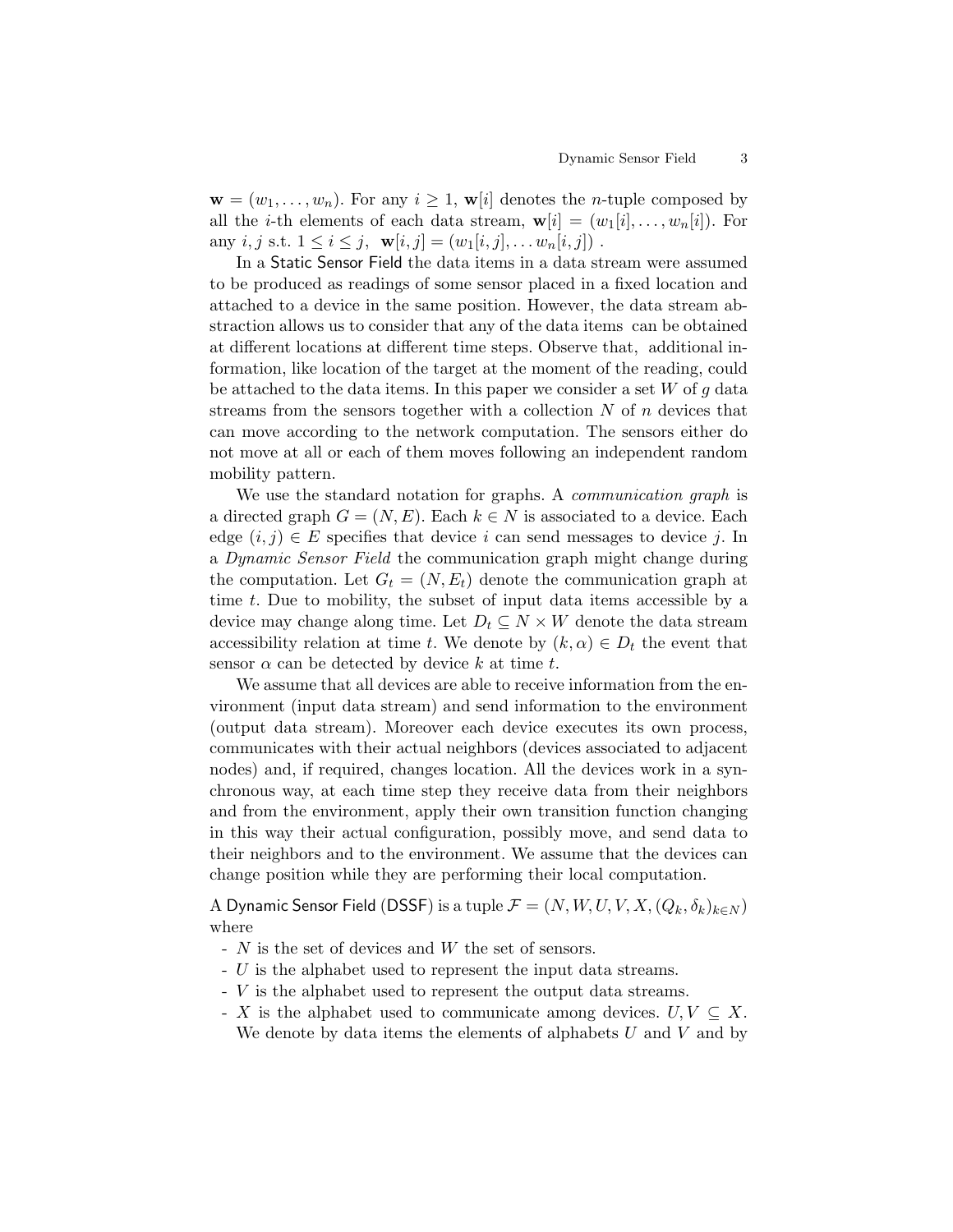communication items (or items) the elements of X. Each  $m \in X^*$  is called message or packet.

-  $(Q_k, \delta_k)$  defines for each device associated to a node  $k \in N$  (device k) its set of local states and its transition function, respectively.

The local computation of each device k in F is defined by  $(Q_k, \delta_k)$  and depends on the communication with its neighbors and with the environment. Given a device k and  $t \geq 0$ , let us denote by  $I_t(k) = \{i \in N \mid (i,k) \in E_t\},\$  $O_t(k) = \{j \in N \mid (k, j) \in E_t\}$  and  $S_t(k) = \{\alpha \in W \mid (k, \alpha) \in D_t\}$ . The transition function  $\delta_k$  depends on its local state  $q_k \in Q_k$ , the communication items received by k from  $i \in I_{t-1}(k)$ , and the data items that k receives from sensor  $\alpha \in S_{t-1}(k)$ .  $\delta_k$  provides the communication items sent by device k to  $j \in O_t(k)$ , and the data item that k sends to the environment. Formally,  $\delta_k: Q_k \times (X^*)^n \times (U^*)^g \longrightarrow Q_k \times (X^*)^n \times V$ .

There are two differences with the definition of the Static Sensor Field model. The first one is that the set of neighbors at the beginning and at the end of step  $t$  could be different. We assume that synchronization takes place after the local computation and the position change are performed. The second difference is that a device can access data items from more than one data stream, all those within range of targets. In the Static Sensor Field model each device is associated to a unique data stream. Thus, we require a modification in the definition of the transition function with respect to the Static Sensor Field model.

A computation of F is a sequence  $\mathbf{c}^0, \mathbf{d}^1, \mathbf{c}^1, \mathbf{d}^2, \ldots, \mathbf{c}^{t-1}, \mathbf{d}^t, \mathbf{c}^t, \ldots,$ where  $\mathbf{c}^0 = (q_k^0)_{k \in \mathbb{N}}$  is the *n*-tuple of the initial local states of the *n* devices, and for each  $t \geq 1$ ,  $\mathbf{c}^t = (q_k^t)_{k \in N}$  is the *n*-tuple of the local states after t computation steps.  $\mathbf{d}^t = (d_k^t)_{k \in N}$  represents the input/output data of the t-th computation step. In particular, for device k the input/output data of the t-th step is represented by  $d_k^t =$  $((x_{ik}^t)_{i \in I_{t-1}(k)}, (u_\alpha)_{\alpha \in S_{t-1}(k)}^t, (y_{kj}^t)_{j \in O_t(k)}, v_k^t).$ 

The stream behavior of  $c^0$ ,  $d^1$ ,  $c^1$ ,  $d^2$ , ...,  $c^{t-1}$ ,  $d^t$ ,  $c^t$ , ... of F is defined as (**u**, **v**), where  $\mathbf{u} = (u_{\alpha})_{\alpha \in W}$  is the tuple composed by the input data streams,  $u_{\alpha} = u_{\alpha}^1 u_{\alpha}^2 \dots u_{\alpha}^t \dots$  and  $\mathbf{v} = (v_k)_{k \in N}$  is the tuple composed by the output data stream of each device  $v_k = v_k^1 v_k^2 \dots v_k^t \dots$  We say that the sensor field F computes the tuple of output data streams  $\mathbf{v} = (v_k)_{k \in N}$ given the tuple of input data streams  $\mathbf{u} = (u_k)_{k \in N}$ . Note that **u** and **v** have in general infinite length, but the behavior of a DSSF is defined in terms of all the finite prefixes of  $\mathbf{u}[1, t]$  and  $\mathbf{v}[1, t]$ . However, each device will output only one data item  $(v[t])$  per step.

We define the function  $f_{\mathcal{F}}$  computed by  $\mathcal{F}$ , for any given pair of data streams **u** and **v** and any  $t \geq 1$  as  $f_{\mathcal{F}}(\mathbf{u}[1,t]) = \mathbf{v}[1,t]$  iff F computes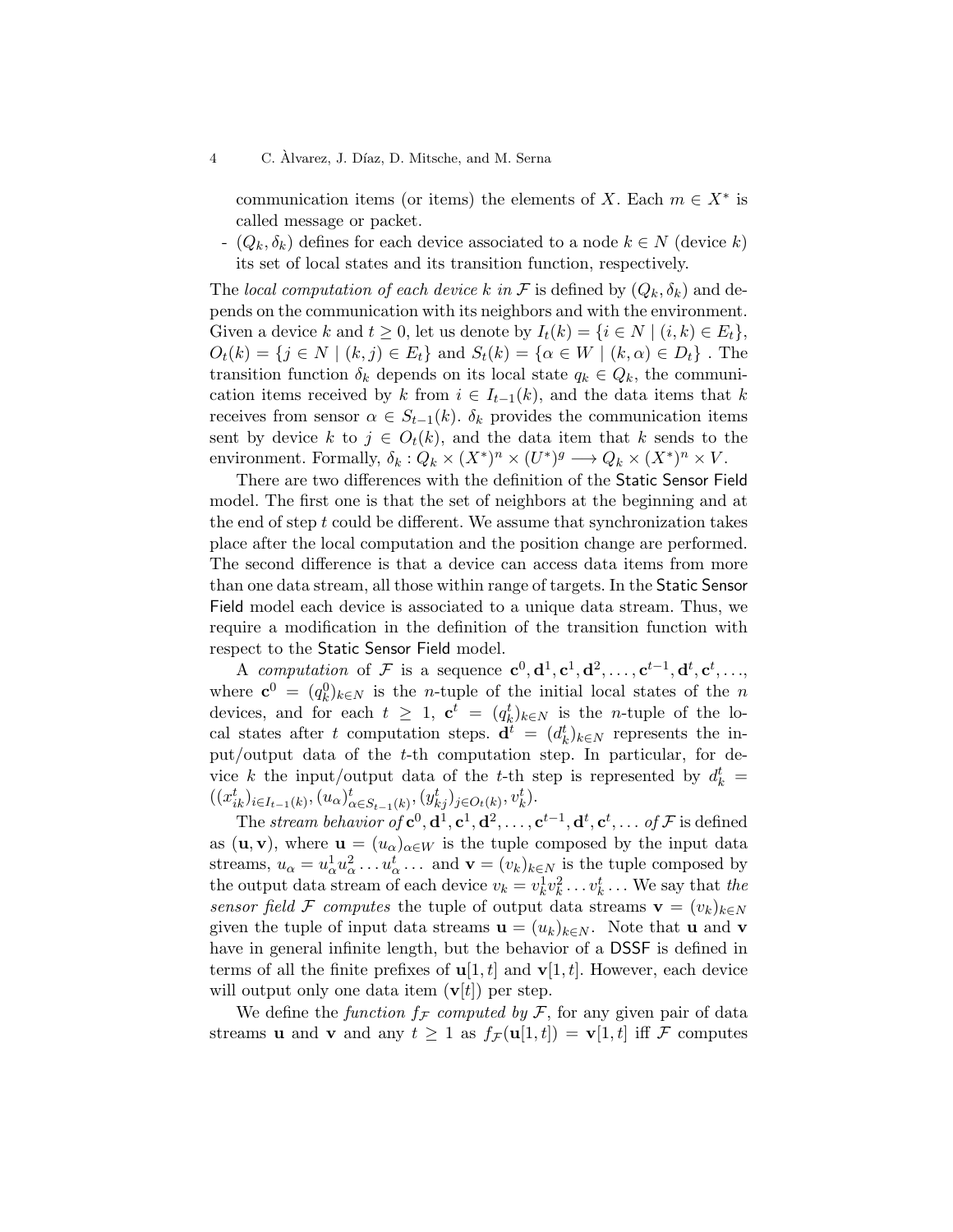### $\mathbf{v}[1, t]$  given  $\mathbf{u}[1, t]$ .

A function  $f_{\mathcal{F}}$  is computed by a sensor field  $\mathcal F$  with latency d if for any tuple of data streams **u**, and for all  $t \geq 1$ ,  $f_{\mathcal{F}}(\mathbf{u}[1, t+d])[t+d] = f(\mathbf{u}[1, t])[t]$ .

We consider the following worst case complexity measures on the computation of a DSSF.

- Size: The number of devices that take part in the computation.
- Time: The maximum number of operations.
- Space: The maximum memory space used by any device.
- MessageLength: The maximum number of data items sent in a message.
- MessageNumber : The maximum number of sent messages.
- Distance: The maximum distance traversed by a device.

Here the maximum is taken over all devices and steps. In general we analyze these complexity measures with respect to the Size of the communication graph. We denote by  $\mathcal{T}(n)$  the Time, by  $\mathcal{S}(n)$  the Space, by  $\mathcal{L}(n)$  the *MessageLength*, by  $\mathcal{M}(n)$  the *MessageNumber* and, by  $\mathcal{D}(n)$  the Distance.

Computational problems that are susceptible of being solved by sensor fields can be stated in the following way [2]:

Sensing Problem  $\Pi$ : Given an *n*-tuple of data streams  $\mathbf{u} = (u_k)_{1 \leq k \leq n}$  for some  $n \geq 1$ , compute an m-tuple of data streams  $\mathbf{v} = (v_k)_{1 \leq k \leq m}$  for some  $m \leq n$  such that  $R_H(\mathbf{u}[1,t], \mathbf{v}[1,t])$  is satisfied for every  $t \geq 1$ .  $R_H$ is the relation that output data streams have to satisfy given the input data streams. A function f between data streams is consistent with a relation R when for every pair of data streams **u** and **v**, and every  $t \geq 1$ , if  $f(\mathbf{u}[1, t]) = \mathbf{v}[1, t]$  then  $R(\mathbf{u}[1, t], \mathbf{v}[1, t])$ .

A DSSF solves the problem  $\Pi$  (with latency d) if  $f_{\mathcal{F}}$  computed by  $\mathcal{F}$ , (with latency d) is consistent with relation  $R_{\Pi}$ .

## 3 The continuous monitoring problem

We are interested in solving problems in which it is needed to monitor continuously a wide area in which data is obtained at fixed or mobile locations. This implies "sensing locally" and "informing locally" about environmental phenomena, for instance the average temperature. When data is static the problem has been formulated in [1] as follows:

Average Monitoring: Given g data streams  $(u_k)_{1\leq k\leq q}$  for some  $g \geq 1$ , compute m data streams  $(v_k)_{1\leq k\leq m}$  such that  $v_k[t] = (u_1[t]+\cdots+u_q[t])/g$ .

In the above formulation a problem arises if the data is originated in mobile targets or when the devices that have to collect the data can move. In those situations, the precondition that the network has access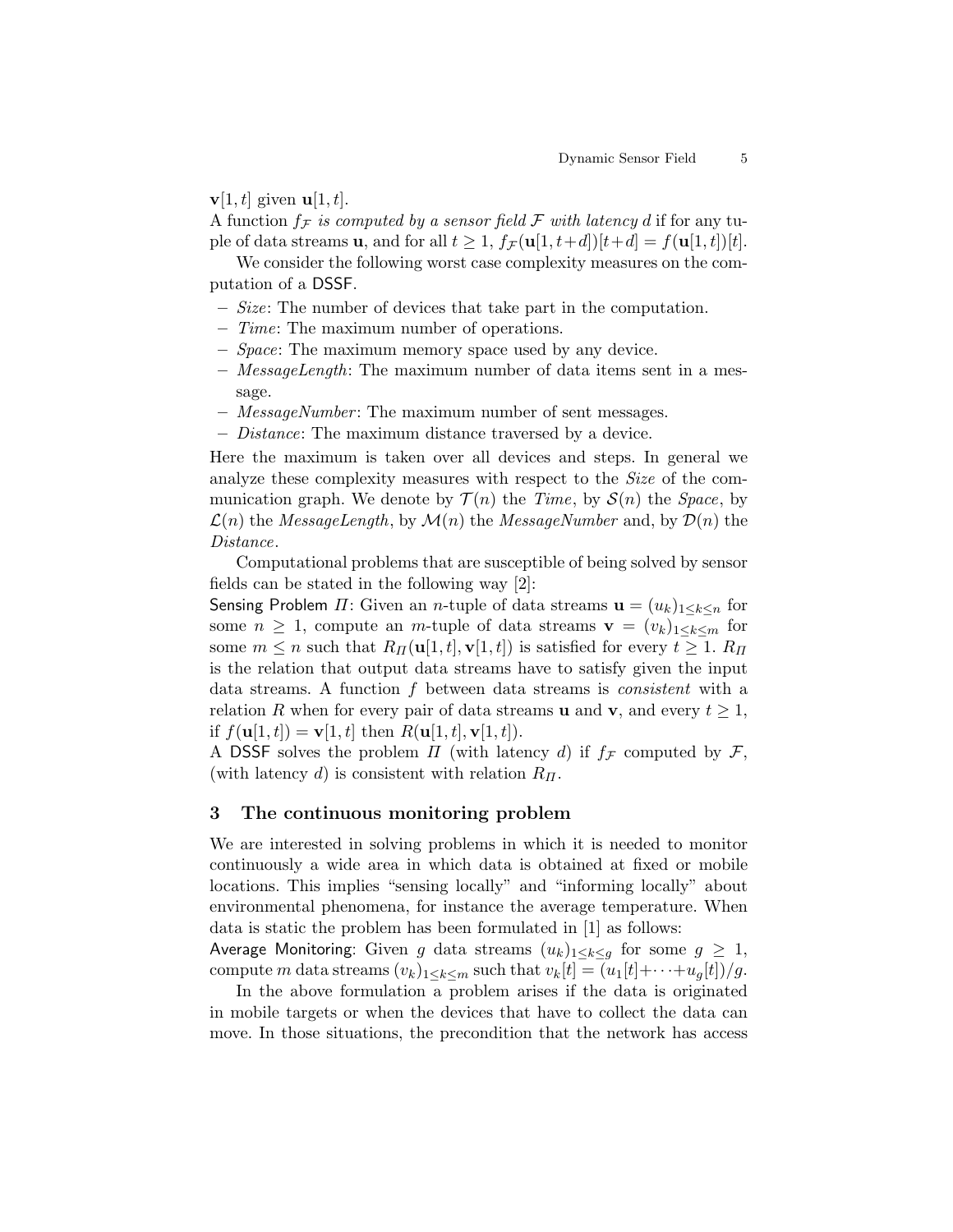

**Fig. 1.** The three fundamental grids embedded in a terrain  $\mathcal T$  with  $n = 3$ ,  $\sigma = 13$  and  $m = 25$ .

to all the sensors at any time step might not be possible. Therefore, to monitor continuously a wide area where the  $q$  targets move, we relax this condition and require only to get a reading from any sensor inside a reporting period:

Continuous Monitoring: Given a set of g mobile data streams  $(u_{\alpha})_{1 \leq \alpha \leq q}$ for some  $g \geq 1$ , compute m data streams  $(v_k)_{1 \leq k \leq m}$  such that, for some  $p > 0$ , any  $1 \leq k \leq m$ , and  $t > 0$ ,  $v_k[tp] = (u_1[t_1] + \cdots + u_g[t_g])/g$  for some  $(t − 1)p ≤ t_1, ..., t_g < tp$ .

We refer to  $p$  as the *gathering period*. We analyze the complexity of several dynamic sensor fields for the problem when devices and sensors act according to the following scenario.

We assume that the data of interest is accessible in a predetermined square shaped area discretized as a grid. The devices have two associated ranges, a *sensing range s* and a *communication range r*. We assume that the three squared grids (mobility, sensing and communicating) are embedded in the terrain (see Figure 1). The mobility grid  $\Lambda_m$  is formed by  $m \times m$  nodes that serves as reference positions for the movement of the targets with attached sensors and the computing devices. We assume that sensors and devices stop at grid nodes labeled by coordinates  $(i, j)$ ,  $1 \leq$  $i, j \leq m$ , and they move following paths on the grid. W.l.o.g assume the distance among to neighboring nodes in  $\Lambda_m$  is a unit length. As a subgrid of  $\Lambda_m$ , we have the *sensing grid*  $\Delta_{\sigma}$  of size  $\sigma \times \sigma$ , where 2s is the distance between nodes in  $\Delta_{\sigma}$ . As subgrid of  $\Delta_{\sigma}$  we have the *communicating grid*  $\Gamma_n$ , with  $n \times n$  nodes, where r is the distance among nodes in  $\Gamma_n$ . In the case that  $r \leq 2s$  we have that  $\Gamma_n$  is also a sensing grid, in this case we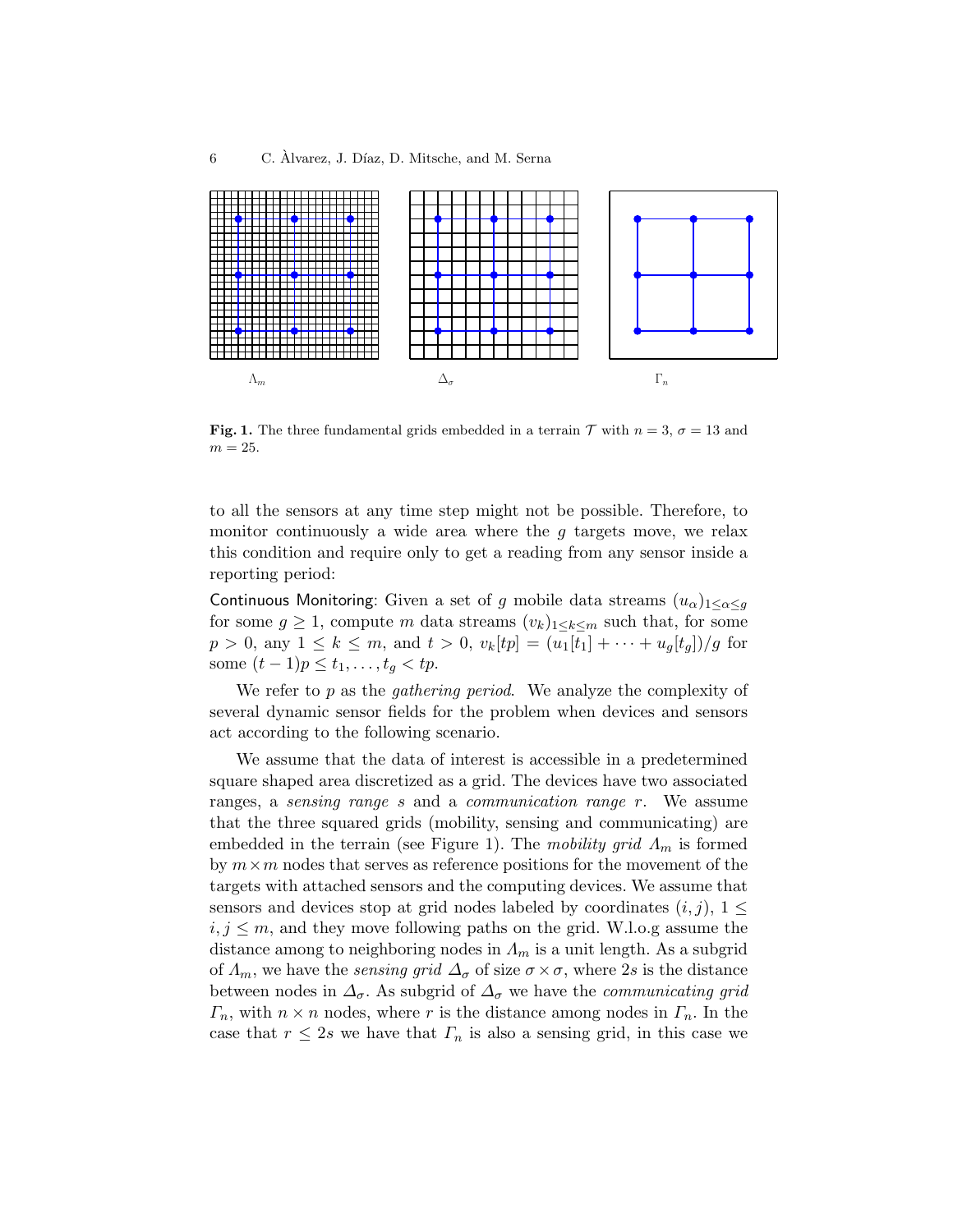take  $\sigma = n$ . Therefore, we can assume that  $n \leq \sigma \leq m$ . Let  $\mathcal{T}(n, \sigma, m)$ denote the scenario.

By placing  $\sigma^2$  devices, one in each node of  $\Delta_{\sigma}$ , we can detect in one step any signal originated in a sensor placed at any position of  $\Lambda_m$ . Therefore, the continuous monitoring problem can be solved with gathering period 1, using an algorithm for the average monitoring for the bidirectional grid. Therefore from [2] we have the following result,

Proposition 1. There is a sensor field that solves the continuous monitoring problem terrain  $\mathcal{T}(n, \sigma, m)$  and g sensors with  $N = \sigma^2$  devices, latency  $\sigma$ , gathering period 1,  $\mathcal{T}(N) = \mathcal{L}(N) = \mathcal{S}(N) = \mathcal{O}(q)$ ,  $\mathcal{M}(N) = 2$ and,  $\mathcal{D}(N) = 0$ .

In the following sections, in order to analyze the trade-off between size, latency and gathering period due to mobility, we propose a DSSF. The sensor fields are designed with two parts. The gathering part solves the problem of obtaining a reading from any sensors and will determine the gathering period. The averaging part computes the average of the measures taken during a gathering period. As we will see later on, the gathering part requires more steps than the averaging parts. Therefore the devices, just after the first gathering period finishes, run in parallel both algorithms. When both finalize the process is repeated with the new gathered data. The computing devices are arranged either as a line or as a grid.

### 4 Continuous monitoring of static data

In the static data setting we assume that input data streams are originated from some positions in the grid  $\Lambda_m$  and that devices move on top of  $\Gamma_n$ . Our first solution, for the particular case  $n = \sigma$ , is the Line sweeping sensor field (see appendix). Devices are arranged as a line, initially placed on the bottom row of the communicating grid and move upwards until they reach the top row. Every time that the sweeping line of sensors reaches the top or the bottom row of  $\varGamma_n$  the network has collected at least one reading from each sensor. Thus we have that  $p = n$ . The averaging phase requires also  $n$  steps, by running a "send to center" and broadcast protocol on the line. Both phases can be run together after the first gathering period finishes. The Line sweeping algorithms solves the continuous monitoring problem only when  $n = \sigma$ . For the case in which  $n < \sigma$ , devices have to move closer to the sensors to obtain readings. For doing so in a reasonable time we have to use more sensors than before. We use the sensing grid  $\Gamma_n$  as a mobility grid for the devices. Finally, we assign to a node in  $\Gamma_n$  the part of the partition of the sensing grid surrounding it, its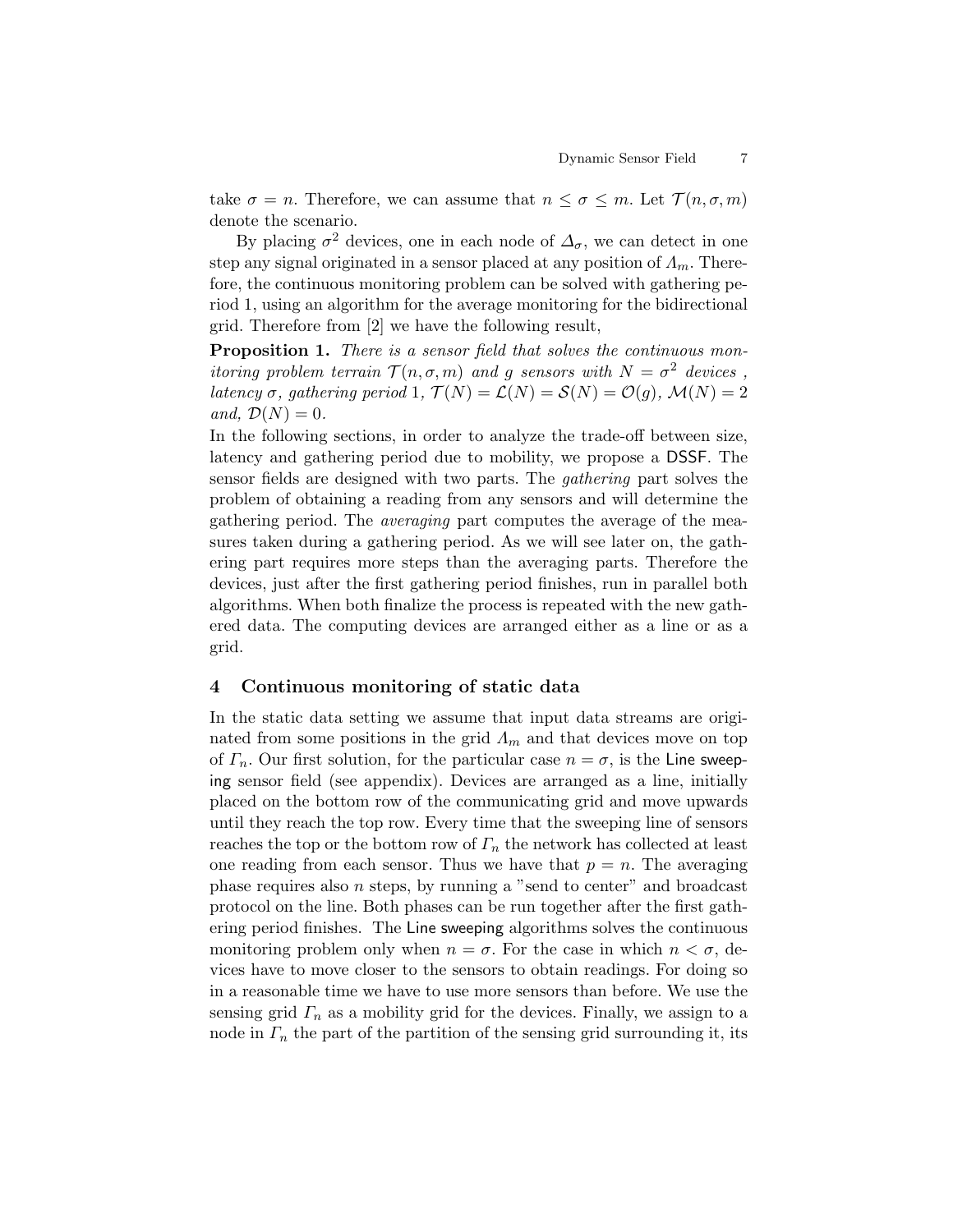surveillance area. This assignment is done in such a way that pieces have the same size and with the property that if we place the devices in the bottom left corner of the surveillance they form a communicating grid.

Our second algorithm, the Surveillance grid, places  $n^2$  devices initially in the bottom-left corners of the surveillance area. For the gathering phase the devices follow a snake walk covering all the nodes in the assigned subgrid, synchronously. Once the devices reach the final point in the walk they walk backwards towards the initial position. The averaging part is an extension of the averaging for the line, data is collected by the central line. The central node in the central line computes the average, finally the average is broadcasted to the devices. The number of devices can be reduced to n, increasing the gathering period. The surveillance strip sensor field arranges the devices in the form of a sensing line. Each device receives as surveillance area a vertical strip. Again each device follows the same snake-like walk covering the assigned strip. The following theorem presents the results obtained for the algorithms in the previous discussion.

Theorem 1. The table below, presents the resources bounds of Line sweeping, Surveillance grid and, Surveillance strip for solving the continuous mon*itoring problem on a terrain*  $\mathcal{T}(n, \sigma, m)$  and g sensors at unknown but fixed positions. For the two surveillance's algorithms, we require  $n < \sigma$  and for the sweeping algorithm  $\sigma = n$ ,

| Algorithm                           |       | N latency | gathering                                  |      |      |               | $ \mathcal{T}(N) \mathcal{L}(N) \mathcal{S}(N) \mathcal{M}(N) \mathcal{D}(N)$ |    |
|-------------------------------------|-------|-----------|--------------------------------------------|------|------|---------------|-------------------------------------------------------------------------------|----|
|                                     |       |           | period                                     |      |      |               |                                                                               |    |
| <i>Line Sweeping</i> $n$            |       | $\it{n}$  | $\it n$                                    | O(g) |      | $O(g)$ $O(g)$ | 2                                                                             | r  |
| <i>Survei.</i> $qri\bar{d}$ $ n^2 $ |       | $\, n$    | $\left 2 \max\{(r/2s)^2, n\} \right  O(q)$ |      |      | $O(q)$ $O(q)$ | 2                                                                             | 2s |
| Survei. strip                       | $\,n$ | $\it{n}$  | nr/2s                                      |      | O(g) | O(g)          | 2                                                                             | 2s |

### 5 Continuous monitoring of dynamic data

For the case of dynamic data we assume a mobility pattern of the targets based on the walkers model introduced in [4]. We keep the term walker to refer to the moving targets with attached sensors. We consider a set of g walkers W moving on the mobility grid  $\Lambda_m$ , under the following random mobility model.

Initially q walkers are sprinkled uniformly at random on the  $m^2$  vertices of the grid. At each step, every  $w_i$ , not on the boundary, chooses with probability  $\frac{1}{4}$  one of the four possible directions and makes a step in the chosen direction. If  $w_i$  is in the corner, it chooses with probability 1  $\frac{1}{2}$  any of the two possible directions, and if it is touching the boundary in one dimension only,  $w_i$  chooses with probability  $\frac{1}{2}$  the only available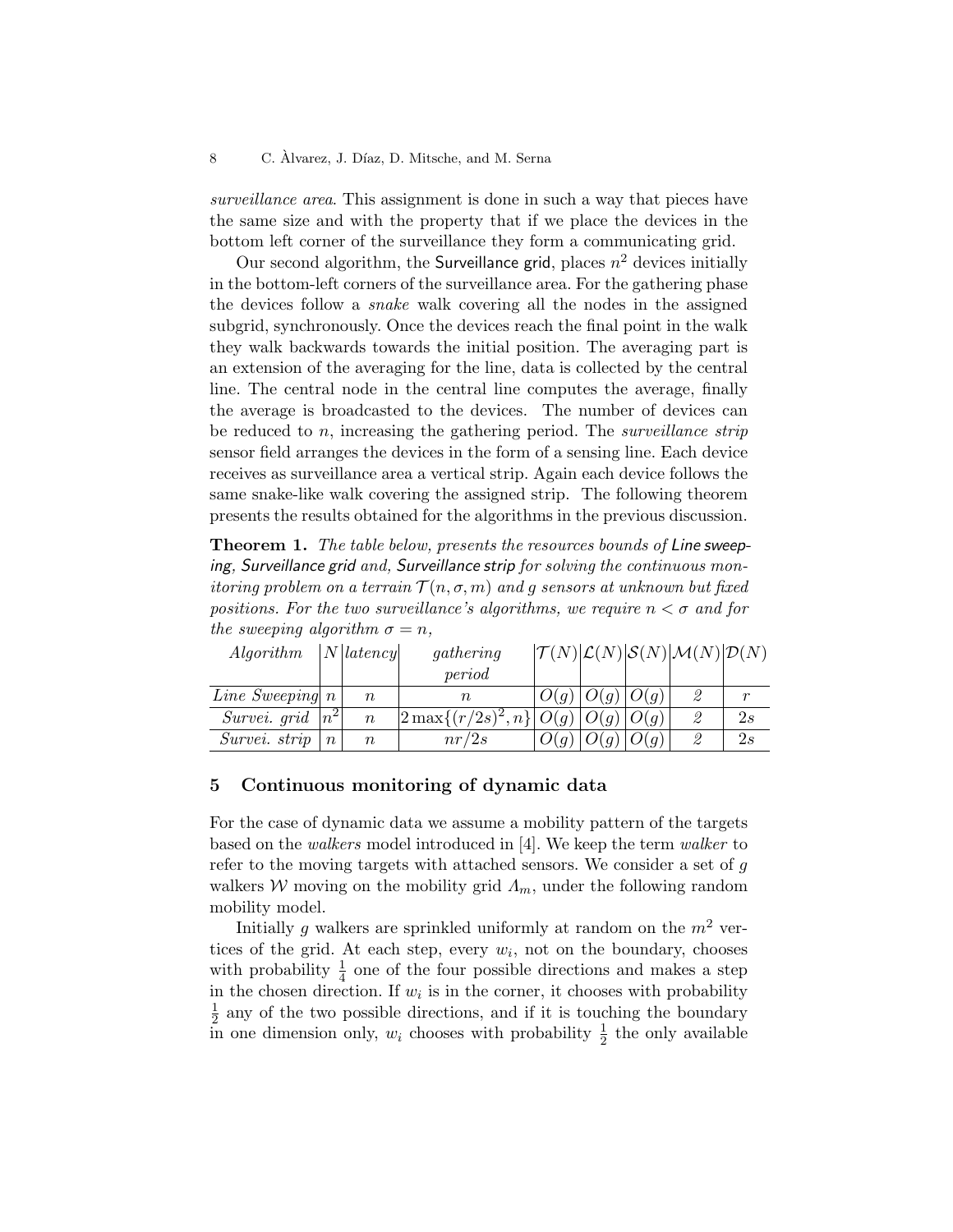direction in the dimension touching the boundary, and with probability 1  $\frac{1}{4}$  the other two directions in the perpendicular dimension.

We propose three different sensor fields for solving the continuos monitoring problem when the input data streams follow the walker mobility model presented before. Again we assume that devices are aware of the network topology which will be either a line or a grid.

For the case in which  $n = \sigma$ , we consider the Central line sensor field in which *n* devices are placed on the central line of  $\Gamma_n$  and remain there. Devices collect data until the gathering period finalizes and combine this protocol with averaging protocol for the line. The crucial part of the analysis requires an analysis of the number of steps needed to finalize the gathering period. For doing so we consider the weakest detection model: a sensor is detected by a device if it passes through the position  $(i, \frac{m}{2})$  for some *i*.

For a fixed  $w \in \mathcal{W}$ , let  $T_w$  be the random variable counting the number of steps it takes to detect walker  $w$  and denote by  $T$  the random variable counting the number of steps to detect all walkers. We prove an upper bound on  $\mathbf{E}[T]$ .

## Lemma 1. E  $|T| \leq q(m^2/2 - 2m + 2)$ .

*Proof.* Consider some arbitrary walker  $w$ , and w.l.o.g. assume  $w$  starts on a position  $(i, j)$  for some  $j \leq \frac{m}{2}$  $\frac{m}{2}$ . Consider the walk on the mobility grid as the following random walk on the truncated integer line with  $m/2$  positions: denoting by  $p_{i,i+1}$  the probability to go from position i to  $i + 1$ , set  $p_{i,i+1} = p_{i,i-1} = \frac{1}{4}$  $\frac{1}{4}$  for any  $i = 2, \ldots, \frac{m}{2} - 1, p_{i,i} = \frac{1}{2}$  $rac{1}{2}$  for any  $i=2,\ldots,\frac{m}{2}-1, p_{1,2}=\frac{1}{2}$  $\frac{1}{2}$ ,  $p_{1,1} = \frac{1}{2}$  $\frac{1}{2}$ ,  $p_{\frac{m}{2}, \frac{m}{2}} = 1$ . Let  $U_i$  be the random variable counting the number of steps it takes to hit position  $\frac{m}{2}$  in this line, starting from position  $i \leq \frac{m}{2}$  $\frac{m}{2}$ . Then, for any  $j \leq \frac{m}{2}$  $\frac{m}{2}$ ,  $p_{j,j+1}$  is equal to the probability of the walker w in position  $(i, j)$  to go to  $(i, j + 1)$  for any  $1 \leq i \leq m$ , and thus, in particular,  $\mathbf{E}[T_w] \leq \mathbf{E}[U_1]$ . We have  $\mathbf{E}[U_1] =$  $2+\mathbf{E}[U_2]$ , and by forward substitution we obtain  $\mathbf{E}[U_i] = 4i-2+\mathbf{E}[U_{i+1}]$ for  $2 \leq i \leq \frac{m}{2} - 1$ , and  $\mathbf{E}[U_{m/2}] = 0$ . By backward substitution, this yields  $\mathbf{E}[U_1] = m^2/2 - 2m + 2$ , and thus  $\mathbf{E}[T_w] \leq m^2/2 - 2m + 2$ . Now,  $\mathbf{E}[T] = \mathbf{E}[\max_i T_i] \leq \mathbf{E}[\sum_{i=1}^g T_i] \leq g(m^2/2 - 2m + 2).$ 

Therefore we have:

Theorem 2. The sensor field Central line solves the continuous monitoring problem on a terrain  $\mathcal{T}(n, n, m)$  and g mobile sensors, with n devices, latency n, expected gathering period  $gm^2/2$ ,  $\mathcal{T}(n) = \mathcal{L}(n) = \mathcal{S}(n) = \mathcal{O}(q)$ ,  $\mathcal{M}(n) = 2$  and,  $\mathcal{D}(n) = 0$ .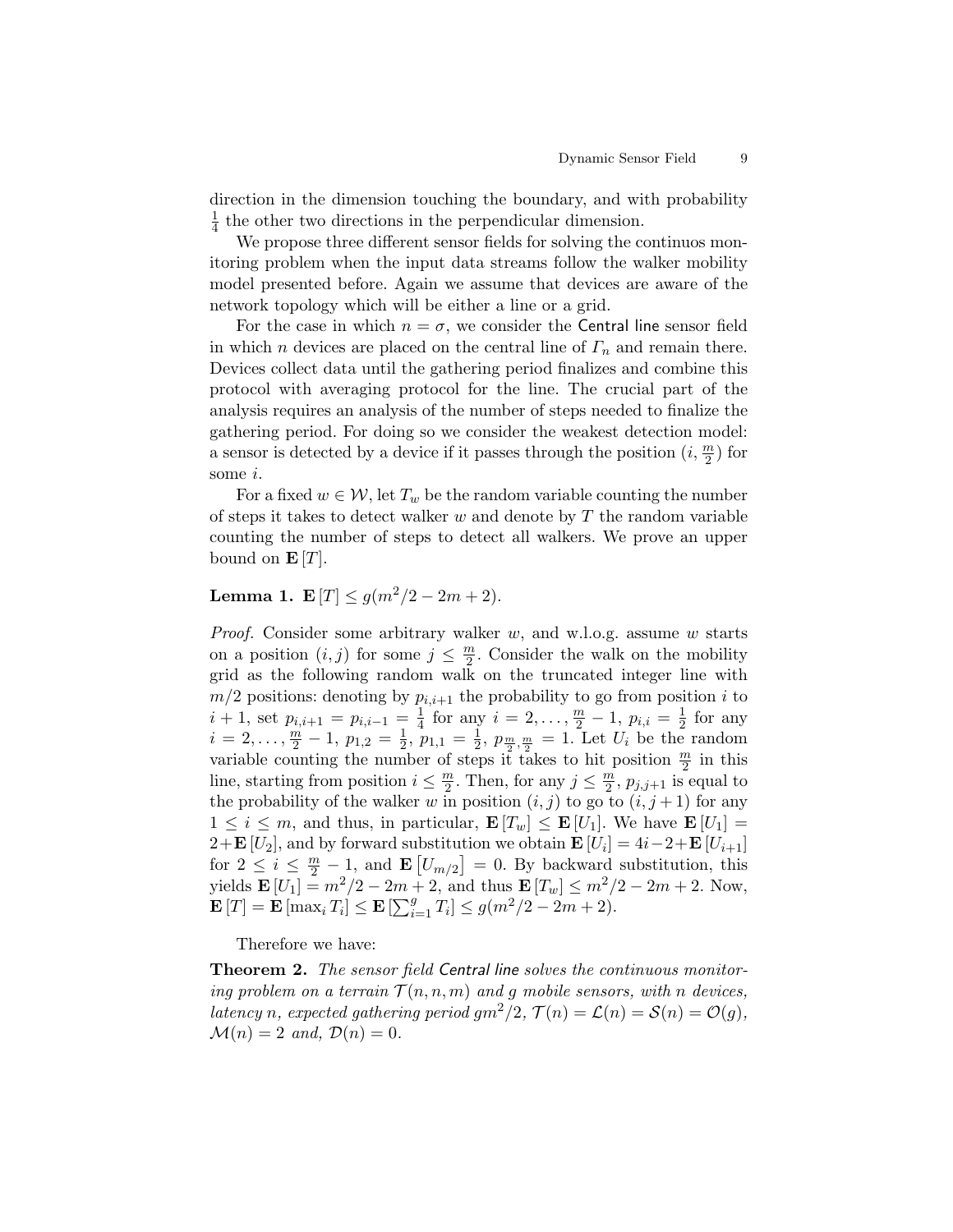

Fig. 2. An illustration of the coupled walks on the grid and on the two lines.

In Lemma 3 in the appendix we provide a lower bound on the expected gathering for the Central line sensor field showing that, even for constant g, it is of the same asymptotic order as the upper bound.

For the general case we consider the Communicating grid sensor field that places a device in any node of  $\Gamma_n$ . Again devices gather data until the gathering period finalizes and combine this protocol with the averaging protocol for the grid. Assuming wlog that  $2n$  divides  $m-1$ , the sensors are placed on positions  $(\frac{m-1}{2n} + 1 + i \frac{m-1}{n})$  $\frac{n-1}{n}$ ,  $\frac{m-1}{2n} + 1 + j\frac{m-1}{n}$  $\frac{n-1}{n}$ , for  $0 \leq i \leq$  $n-1, 0 \leq j \leq n-1$ . Define by  $M := \frac{m-1}{n}$  as the maximum (grid) distance between a sensor and its closest device  $S$ . Again we assume the weakest detection nodel: a sensor  $w$  is detected by a device, if  $w$  passes through the position of that device. Define  $T_w$  as the rv counting the number of steps until  $w$  is detected and denote by  $T$  the rv counting the number of steps until all  $w \in \mathcal{W}$  are detected. We provide upper and lower bounds to  $\mathbf{E}[T]$ , which are polynomial in M.

## Lemma 2.  $\mathbf{E}[T] \leq 2gM^{20}$ .

*Proof.* Consider a walker w at position  $(i, j)$ , whose distance to S is M (see Fig. 2) At every step,  $w$  moves horizontally or vertically with prob. 1  $\frac{1}{2}$ . We couple the walk of w on the grid as follows: At each step w decides whether the next move is vertical or horizontal, with probability  $\frac{1}{2}$ . Then, with prob.  $=\frac{1}{2}$  w moves up or down (left or right), unless the distance of w to its S in that dimension is either 0 or  $M/2$ , in which case the distance increases or decreases by 1. So  $w$ 's movements (up-down and right-left) are coupled by two random walks on a line with vertices  $\{M/2, \ldots, 0\}$ . Let  $S_0$  be the rv counting the number of steps to hit 0 in the vertical (horizontal) direction, and let  $S_{M/2}$  be the rv counting the steps to hit  $M/2$ . Observe that  $\mathbf{E}[S_0] \leq M^2$  and  $\mathbf{E}[S_{M/2}] \leq M^2$ . Using Markov's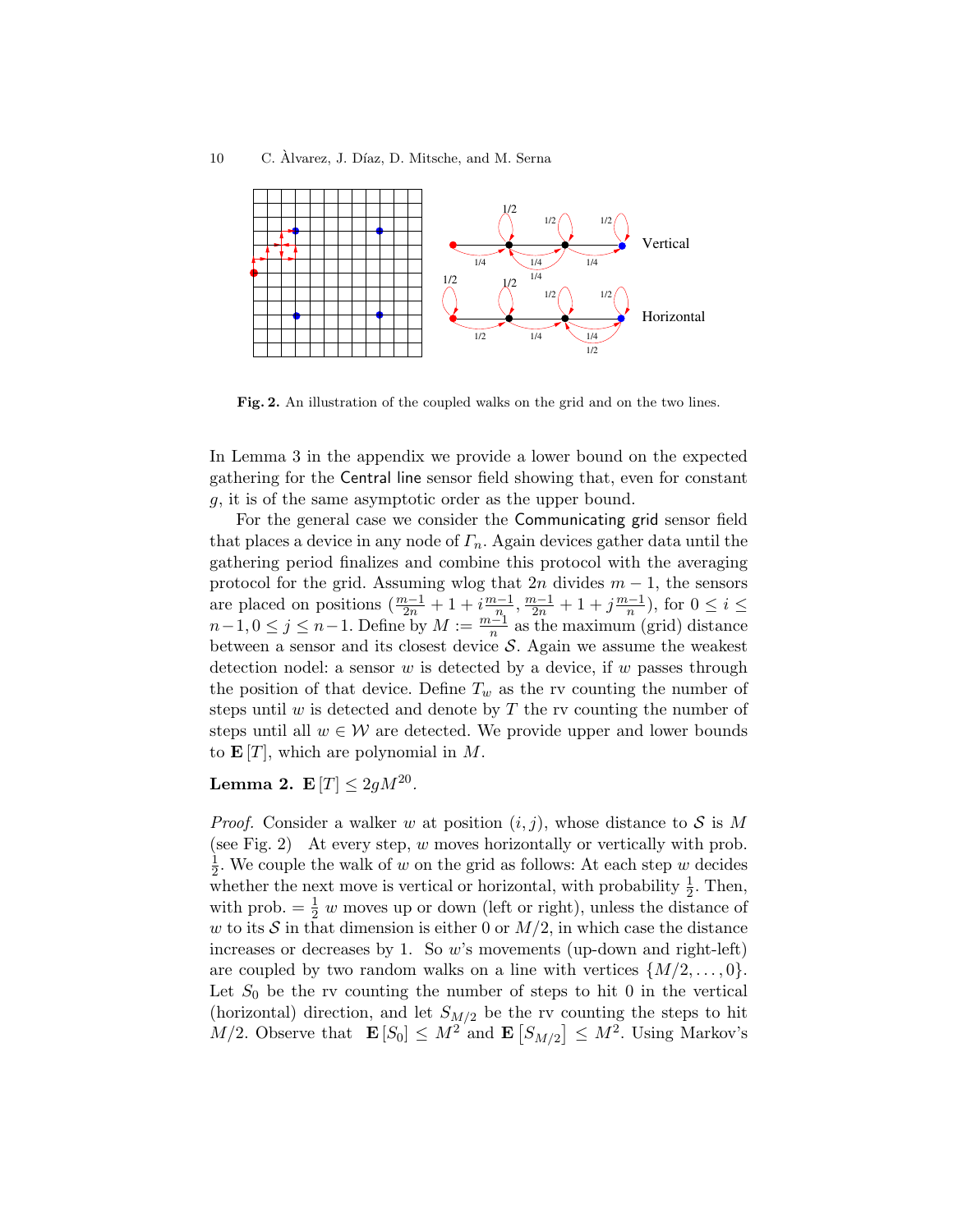inequality we see that if in both directions  $\geq \frac{M^{12}}{2}$  $\frac{1}{2}$  steps are made, with probability at least  $\geq 1 - \frac{4}{M^{10}}$ , in that period both random walks visit 1 or more times 0 and  $M/2$ . Consider  $M^8$  consecutive blocks of  $M^{12}$  steps. The event that in all these blocks both walks always visit both ends happens with probability  $\geq 1 - \frac{4}{M^2}$ , Hence, for one block, with prob.  $\geq 1 - \frac{4}{M^{10}}$  there is a *meeting* point where at the same step, both walks have the same position from 0. As  $\mathbf{E}[S_0] \leq M^2$ ,  $\exists t \in 1, \ldots, 2M^2$  s.t. the probability that after exactly  $t$  steps the random walk is in position  $0$  is  $\geq \frac{1}{M^3}$ . The value of t depends on the position of the meeting, and this t is the same for both random walks. Moreover, as both random walks are independent, the probability that after exactly  $t$  steps, both are at 0, is at least  $\geq \frac{1}{M^6}$ . Consider  $M^8$  consecutive blocks (each with  $M^{12}$  steps), which start at a meeting, and assume that among the  $2t$  steps following the meeting, exactly t are horizontal and t are vertical steps. Let  $\mathcal C$  to the event that in at least one of the blocks both walks simultaneously end in position 0. Then,  $\mathbf{Pr}\left[\overline{\mathcal{C}}\right] \leq (1 - \frac{1}{M^6})^{M^8} \leq e^{-M^2}$ .

By Chernoff, with prob.  $\geq 1 - \Theta(e^{-\frac{1}{3}M^{2/3}})$ , w on the grid starting in an arbitrary position, out of the  $2t \le 4M^2$  steps,  $t \pm 2M^{4/3}$  will be vertical and  $t \pm 2M^{4/3}$  will be horizontal steps. So, with prob.  $\geq \Theta(\frac{1}{M^4})$  $\frac{1}{M^{4/3}})$ exactly t out of the next 2t steps are horizontal. Consider  $M^8$  consecutive blocks of length  $M^{12}$ , and let R be the rv counting the number of times. where for the appropriate  $t$ , among the 2t steps after the meeting, exactly t horizontal steps are made. Then  $\mathbf{E}[R] \geq M^{20/3}$ , and since all the consecutive blocks are independent,  $\Pr[R \le e^{-\Theta(M^{20/3})}]$ . Let  $\mathcal D$  be the event that  $R \geq \frac{1}{2} M^{20/3}$ . Combining the previous expressions, we obtain  $\mathbf{E}\left[T_w\right] \leq \mathbf{E}\left[T_w\middle|\left(\mathcal{\bar{F}} \wedge \mathcal{D} \wedge \mathcal{C}\right)\right] + \mathbf{Pr}\left[\mathcal{\bar{F}} \cup \mathcal{\bar{D}} \cup \mathcal{\bar{C}}\right] \mathbf{E}\left[T_w\right].$  Using the previous expression together with the facts that  $\mathbf{E}[T_w](\mathcal{F} \wedge \mathcal{D} \wedge \mathcal{C})] \leq M^{20}$ , and  $\mathbf{Pr}\left[ \bar{\mathcal{F}} \cup \bar{\mathcal{D}} \cup \bar{\mathcal{C}} \right] \leq \mathbf{Pr}\left[ \bar{\mathcal{F}} \right] + \mathbf{Pr}\left[ \bar{\mathcal{D}} \right] + \mathbf{Pr}\left[ \bar{\mathcal{C}} \right],$  we get

$$
\mathbf{E}\left[T_w\right] \leq ((M^{20}+5M^{18})(\sum_{i=0}^{\infty}(\frac{5}{M^2})^i) \leq 2M^{20}.
$$

Therefore,  $\mathbf{E}[T] = \mathbf{E} [\max_i T_i] \leq \mathbf{E} [\sum_{i=1}^g T_i] \leq 2gM^{20}$ .

Therefore we have:

Theorem 3. The sensor field Communicating grid solves the continuous monitoring problem for g mobile sensors on a terrain  $\mathcal{T}(n, \sigma, n)$ , with  $N = n^2$  devices, latency  $2n$ , expected gathering period  $2g\left(\frac{m-1}{n}\right)$ n  $\Big)^{20}$  $\mathcal{T}(N) = \mathcal{L}(N) = \mathcal{S}(N) = \mathcal{O}(g)$ ,  $\mathcal{M}(n) = 2$  and,  $\mathcal{D}(n) = 0$ .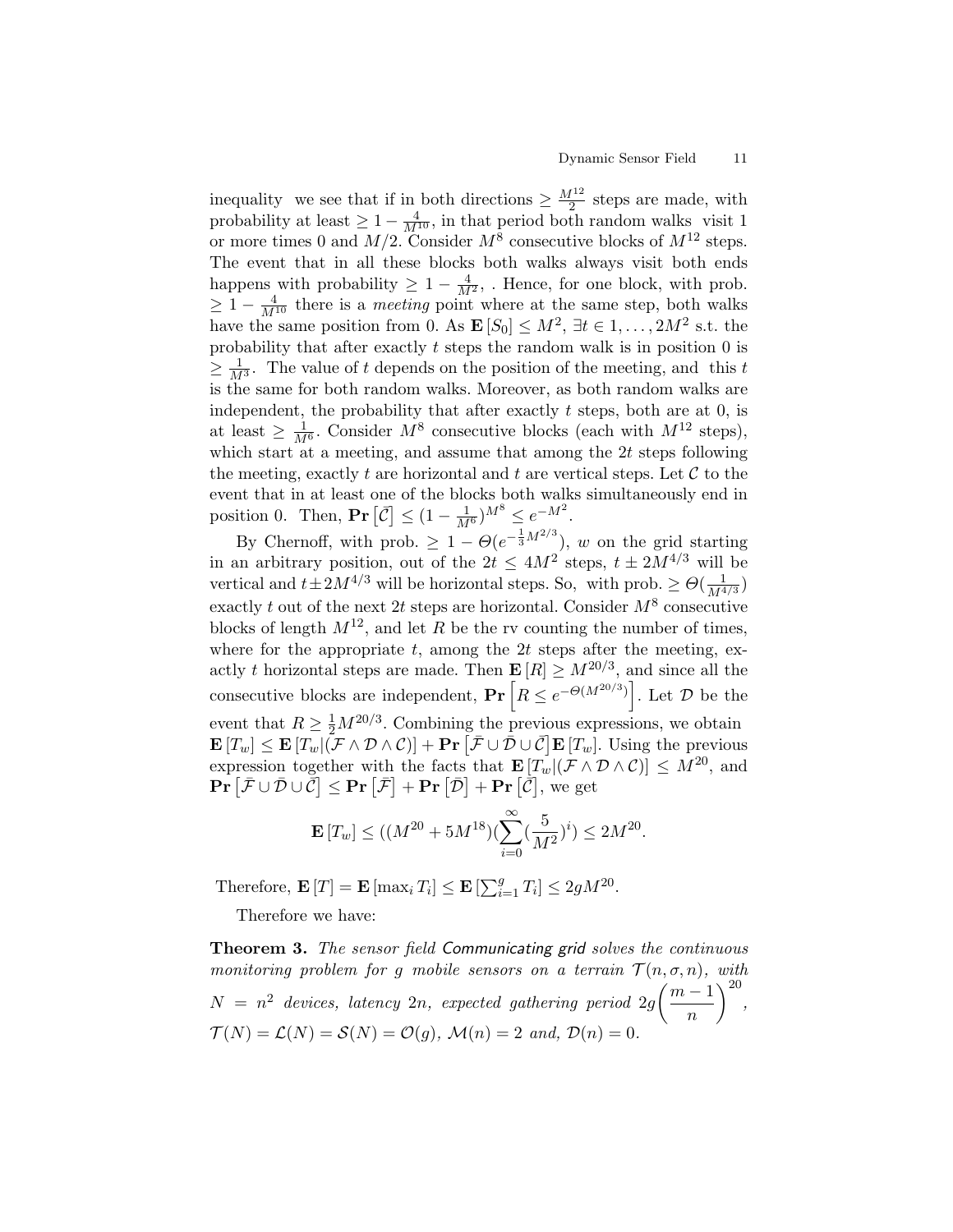In Lemma 4 in the appendix we provide a lower bound of the same asymptotic order for the expected gathering period.

Finally, we analyze a variation of the Line sweeping sensor field in which the per step traveled distance is halved, called **Slow line sweeping**. In our model we assumed that a device is unable to get readings from a sensor while moving. Therefore, by advancing r positions, some of the sensors can cross the sweeping line without being detected. However if we reduce the distance traveled to  $r/2$  all the sensors are detected in a sweep of the terrain. Therefore we have the following:

Theorem 4. The sensor field Slow line sweeping solves the continuous monitoring problem with g mobile sensors on a terrain  $\mathcal{T}(n, n, m)$  with n devices, latency n, gathering period  $2n$ ,  $\mathcal{T}(n) = \mathcal{L}(n) = \mathcal{S}(n) = \mathcal{O}(q)$ ,  $\mathcal{M}(n) = 2$  and,  $\mathcal{D}(n) = r/2$ .

## References

- 1. C. Alvarez, A. Duch, J. Gabarro, O. Michail, M. Serna, and P. Spirakis. Compu- ` tational models for networks of tiny artifacts: a survey. Computer Science Review, 2011. In press.
- 2. C. Alvarez, A. Duch, J. Gabarro, and M. Serna. Sensor field: A computational ` model. In Algorithmic Aspects of Wireless Sensor Networks: 5th International Workshop, ALGOSENSORS 2009, Rhodes, Greece, July 10-11, 2009. Revised Selected Papers, pages 3–14, Berlin, Heidelberg, 2009. Springer-Verlag.
- 3. J. Díaz, D. Mitsche, and P. Santi. Theoretical aspects of graph models for MANETs. In S. Nikoetseas and J. Rolim, editors, Theoretical Aspects of Distributed Computing in Sensor Networks, Monographs in Theoretical Computer Science, pages 161–190. Springer, 2011.
- 4. J. Díaz, X. Pérez, M. Serna, and N. Wormald. Walkers on the cycle and the grid. SIAM Journal on Discrete Mathematics, 22(2):747–775, 2008.
- 5. P. Gibbons and S. Tirthapura. Estimating simple functions on the union of data streams. In SPAA, pages 281–291, 2001.
- 6. F. T. Leighton. Introduction to Parallel Algorithms and Architectures: Arrays, Trees, Hypercubes. Morgan Kaufmann, San Mateo, CA, 1993.
- 7. L. Valiant. A bridging model for parallel computation. Commun. ACM, 33(8):103– 111, 1990.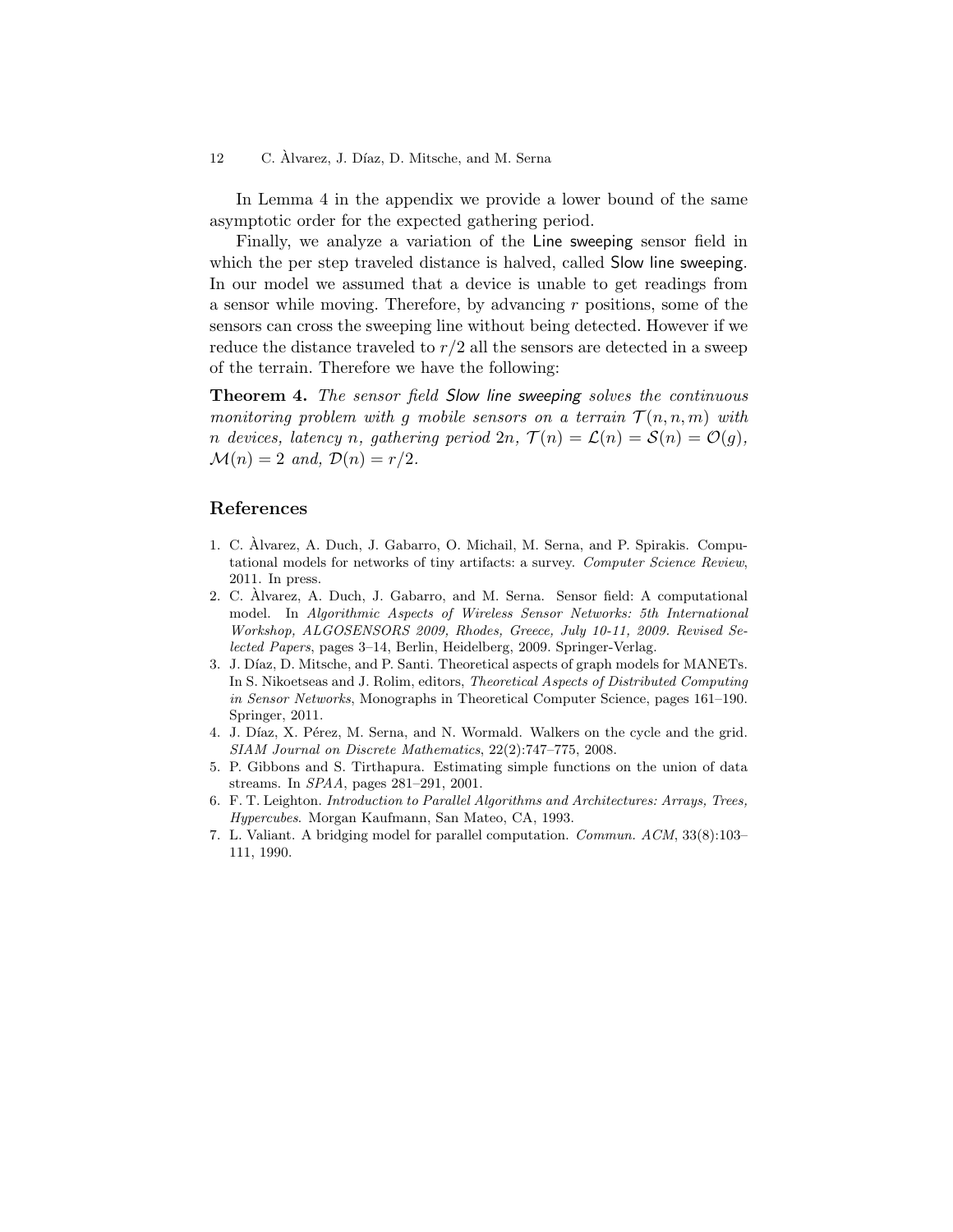## Appendix

## A Sensor fields for static data

We provide here a detailed description of the sensor fields Line sweeping, Surveillance grid and Surveillance strip.

Line sweeping for a terrain  $\mathcal{T}(n, n, m)$  and g sensors at unknown but fixed locations.

Initially we place n devices in the bottom row of  $\Gamma_n$ . This guarantees that any sensor placed in the  $m/n$  bottom rows of  $\Lambda_m$  can be detected. Devices keep two arrays A and B with  $g$  positions, a variable avg, a boolean variable up initially set to true.

Keep a variable cn keeping information about its position in the line holding one of the values  $L, R, C, LX, RX$  indicating whether they are left, right to the central node, the central node or the leftmost or rightmost point.

Devices are also able to detect when they are in the bottom/top row of  $\Gamma_n$ .

Initial step  $(t = 0)$ 

- Collect all detected readings in table A.
- If  $cn = LX$  or  $cn = RX$  send B.
- Move upwards.

Step  $(t > 0)$ 

- Collect all detected readings in table A.
- If  $cn = L$ 
	- ∗ If a message is received from the left neighbor merge the received table with B.
	- ∗ If a message is received from the right neighbor update avg with the received value, set  $B = A$  and  $A = 0$ .
- If  $cn = R$  the code is the same as in the case  $cn = L$ , changing left for rigth and viceversa.
- If  $cn = LX$  the code is the same as in the case  $cn = L$ , with the change that B is sent after a message from the right neighbor is received.
- If  $cn = RX$  the code is the same as for the case  $cn = LX$ , changing right for left.
- If  $cn = C$ 
	- ∗ If a message is received from the left neighbor and from the right neighbor, merge the received tables with A.
	- ∗ Set avg to the average of the data stored in A.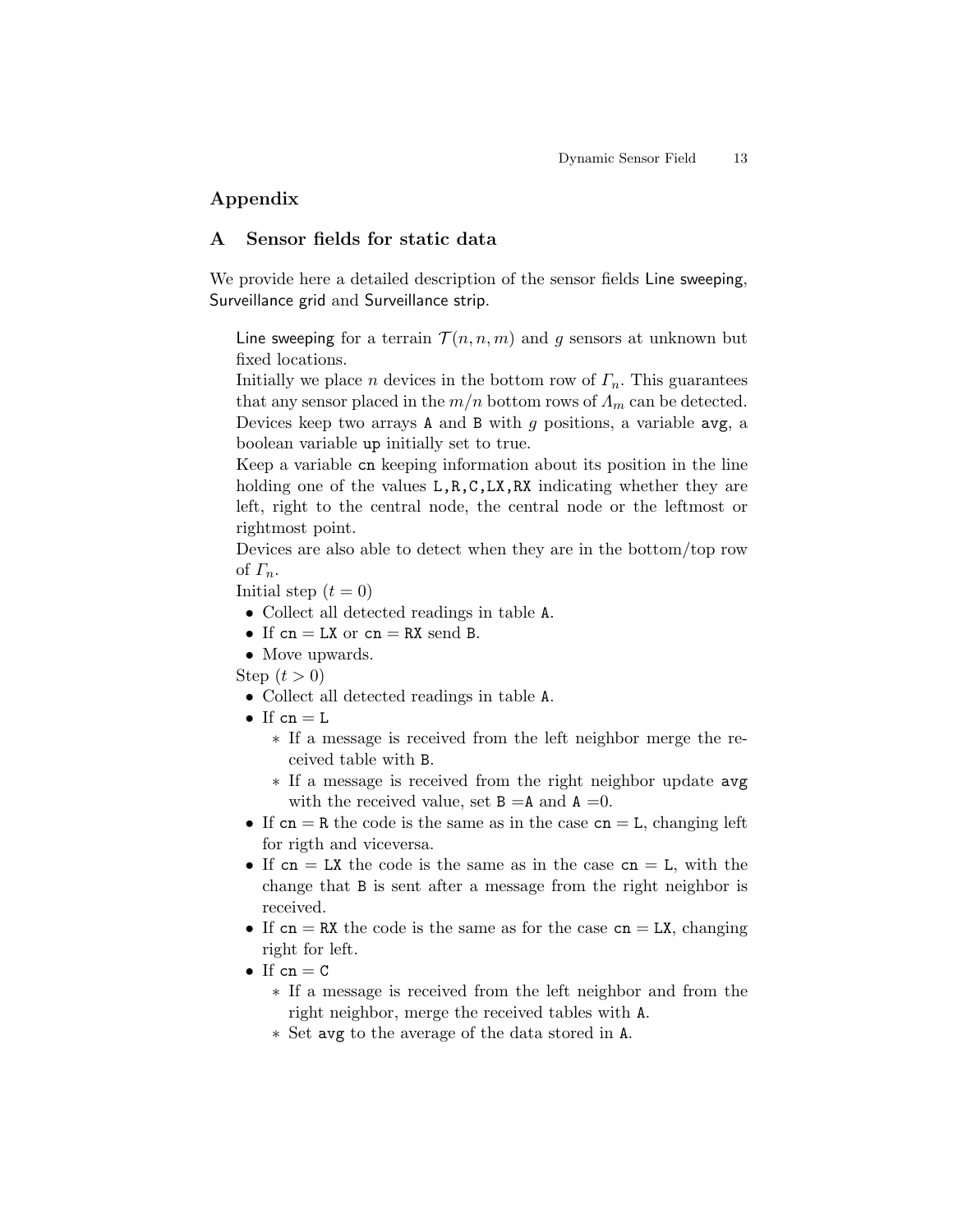Fig. 3. A snake walk in a strip.

- ∗ Set A =0.
- If up move upwards, otherwise move downwards for distance  $r$
- If in top row, set  $up = false$
- If in bottom row, set  $up = true$
- Send the variables A if updated and  $\Delta v$ g if computed or received.
- Output to the environment the value of avg.

Observe that in the Line sweeping sensor field we only require that the devices have some knowledge of the local network topology, have sense of direction (up/down) and, that they are able to detect proximity. In particular, the number of devices in the network is not assumed to be known by the devices, although they could perform a count at the expense of increasing the memory usage to  $\mathcal{O}(\log n)$ .

For a  $a \times b$  grid, define the *snake walk* as the covering path that starts on the bottom left position and traverses all the rows in the grid (see Fig. 3. We assume that a device placed in the bottom left position of the grid and given its dimension  $a$  and  $b$  is able to move step by step on the snake walk keeping the actual positions and being able to detect the direction to reach the next/previous position. They are also able to detect when they reach the first/last position in the snake walk. We use the instructions move upwards (downwards) for the movement to the next (previous) position on the snake walk.

Surveillance grid for a terrain  $\mathcal{T}(n, \sigma, m)$  and q sensors at unknown but fixed locations.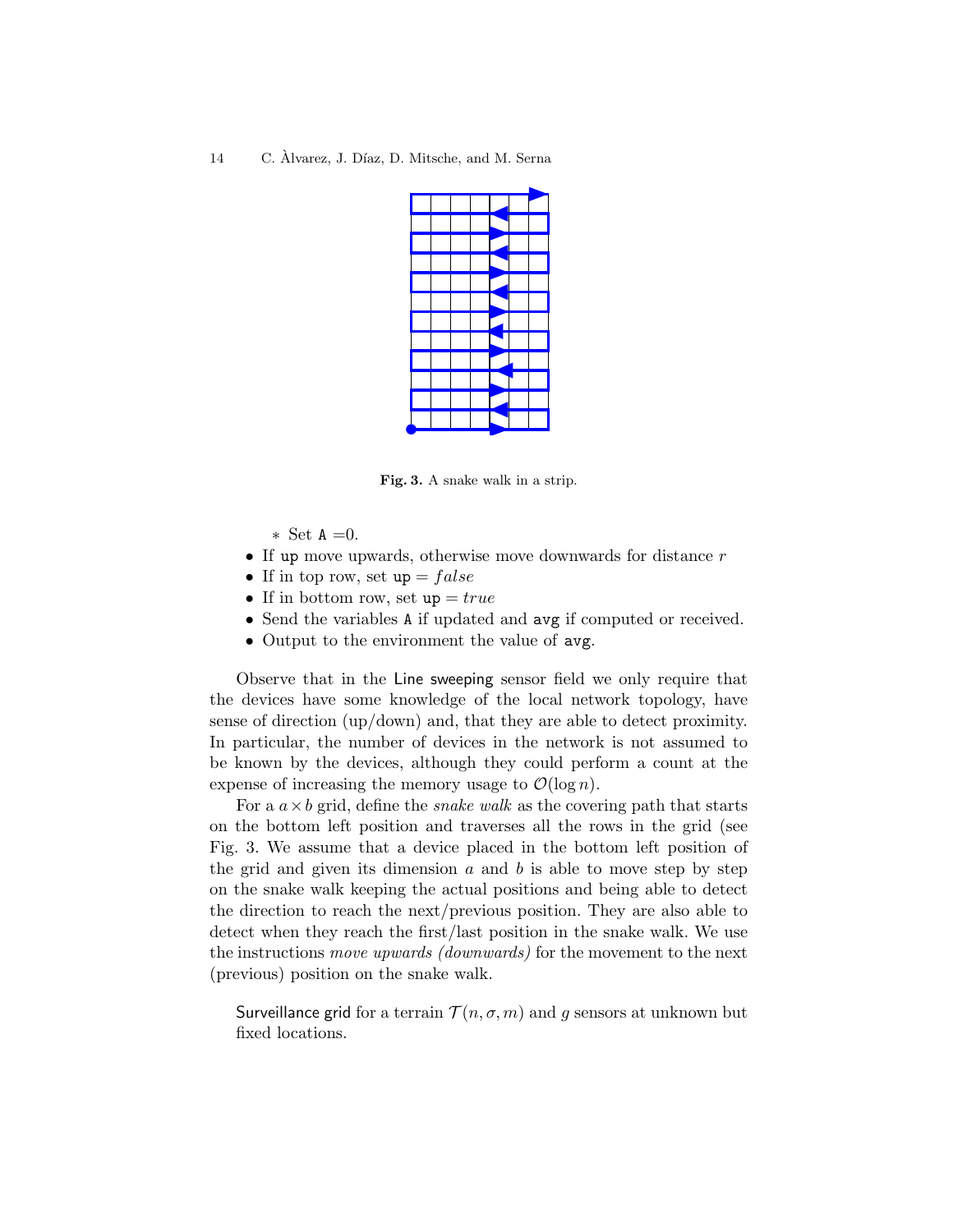Initially we place  $n^2$  devices in the bottom left position of its surveillance grid with dimension  $k \times k$ .

The devices keep two arrays  $A$  and  $B$  with  $q$  positions, a variable avg, a boolean variable up initially set to true.

Furthermore they keep a variable cn keeping information about their position in the grid holding one of the values L,R,LX,RX, CU,CD,CT, CB, CC indicating where they are left, right to the central column, the leftmost or rightmost point of their row, in the upper (lower) part of the central column or, the central node in the central column.

We assume that devices know the side a of the surveillance area and are aware of

Initial step  $(t = 0)$ 

- Collect all detected readings in table A.
- Move upwards.

Step  $(t > 0)$ 

- Collect all detected readings in table A.
- If  $cn = L$

.

- ∗ If a message is received from the left neighbor merge the received table with B.
- ∗ If a message is received from the right neighbor update avg with the received value, set  $B = A$  and  $A = 0$ .
- ∗ If up move upwards, otherwise move downwards for distance s
- If  $cn = R$  the code is the same as in the case  $cn = L$ , changing left for right and viceversa.
- If  $cn = LX$  the code is the same as in the case  $cn = L$ , with the change that B is sent after a message from the right neighbor is received.
- If  $cn = RX$  the code is the same as in the case  $cn = LX$ , changing right for left.
- If  $cn = CU$  the code is the same as in the case  $cn = L$ , changing right for down.
- If  $cn = CD$  the code is the same as in the case  $cn = L$ , changing right for up and left for down
- If  $cn = CT$  the code is the same as in the case  $cn = LX$ , changing right for down and left for up
- If  $cn = CB$  the code is the same as in the case  $cn = LX$ , changing right for up and left for down.
- If  $cn = CC$ 
	- ∗ If a message is received from the up neighbor and from the down neighbor, merge the received tables with A.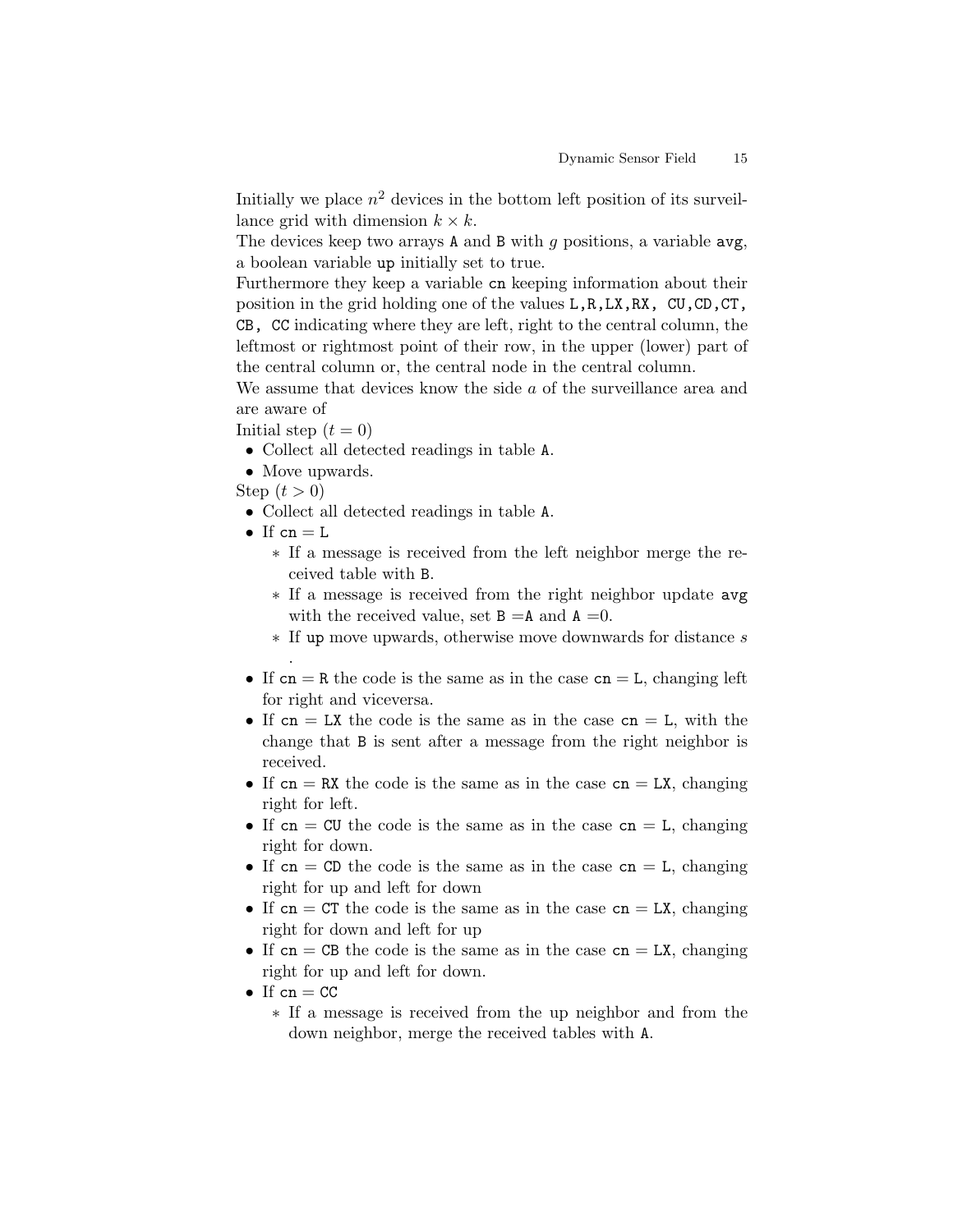∗ Set avg to the average of the data stored in A. ∗ Set A =0.

- If up move upwards, otherwise move downwards
- Send the variables A if updated and avg if computed or received.
- Output to the environment the value of avg.

In the previous algorithm we have assumed that the devices are able to detect when they are in the first/last position in the walk. This feature can be implemented in the devices. Alternatively, it can be computed with a counter, having knowledge of the size of the surveillance area.

The Surveillance strip sensor field is the similar to the Line sweeping changing the movement of the devices to sweep the surveillance area, following the snake walk.

## B Sensor fields for dynamic data

We provide here the proof of the lower bounds for the expected gathering period corresponding to Theorems 2 and 3.

Now we give a lower bound, which even for constant g and  $m \to \infty$ is of the same asymptotic order.

#### **Lemma 3.**  $E[T] \geq (1 - (\frac{1}{2})$  $(\frac{1}{2})^g$  $(3m^2/8 - m).$

*Proof.* First observe that the probability to have at least one walker  $w$ initially placed at a position  $(i, j)$  with  $j \leq \frac{m}{4}$  $\frac{m}{4}$  or  $j \geq \frac{3m}{4}$  $\frac{m}{4}$  is  $1 - (\frac{1}{2})$  $(\frac{1}{2})^g$ . Call this event  $\mathcal{E}$ . By symmetry, we can assume without loss of generality that  $j \leq \frac{m}{4}$  $\frac{n}{4}$  is the case with at least that probability. Consider again the same random walk on the truncated integer line  $\{1, \ldots, \frac{m}{2}\}$  $\frac{m}{2}$  as in the proof of the upper bound, and denote also, as before by  $U_i$  the random variable counting the number of steps it takes to hit position  $\frac{m}{2}$  in this line, starting from position  $i \leq \frac{m}{2}$  $\frac{m}{2}$ . By the previous analysis,  $\mathbf{E}\left[U_{m/4}\right] = \sum_{i=1}^{m/4} (4(\frac{m}{2}$  $i) - 2 = 3m^2/8 - m$ . Now, for a walker w starting in position  $(i, j)$  with  $j \leq \frac{m}{4}$  $\frac{m}{4}$ ,  $\mathbf{E}[T_w] \geq \mathbf{E}[U_{m/4}]$ . Since with probability at least  $1 - (\frac{1}{2})$  $(\frac{1}{2})^g$  at least one walker is initially at a position  $(i, j)$  with  $j \leq \frac{m}{4}$  $\frac{n}{4}$  (without loss of generality), we get  $\mathbf{E}[T] \geq \mathbf{E}[T_w] \geq (1 - (\frac{1}{2})$  $(\frac{1}{2})^g$  $((3m^2/\overline{8} - m)$ . Hence,  $\mathbf{E}[T]\geq \mathbf{Pr}\left[\mathcal{E}|\mathbf{E}[T|\mathcal{E}]\geq (1-(\frac{1}{2}))\right]$  $(\frac{1}{2})^g)\mathbf{E}\left[U_{m/4}\right] = (\tilde{1} - (\frac{1}{2})^g)$  $(\frac{1}{2})^g$  $(3m^2/8 - m).$ 

Using similar ideas as in the case of the Central line sensor field, we give an easy lower bound which is quadratic in  $M$  for the expected gathering period of the Communicating grid sensor field.

Lemma 4. E $|T| \geq (M^2/8 - M/4 + 2)(1 - (\frac{1}{2})$  $(\frac{1}{2})^g$ .